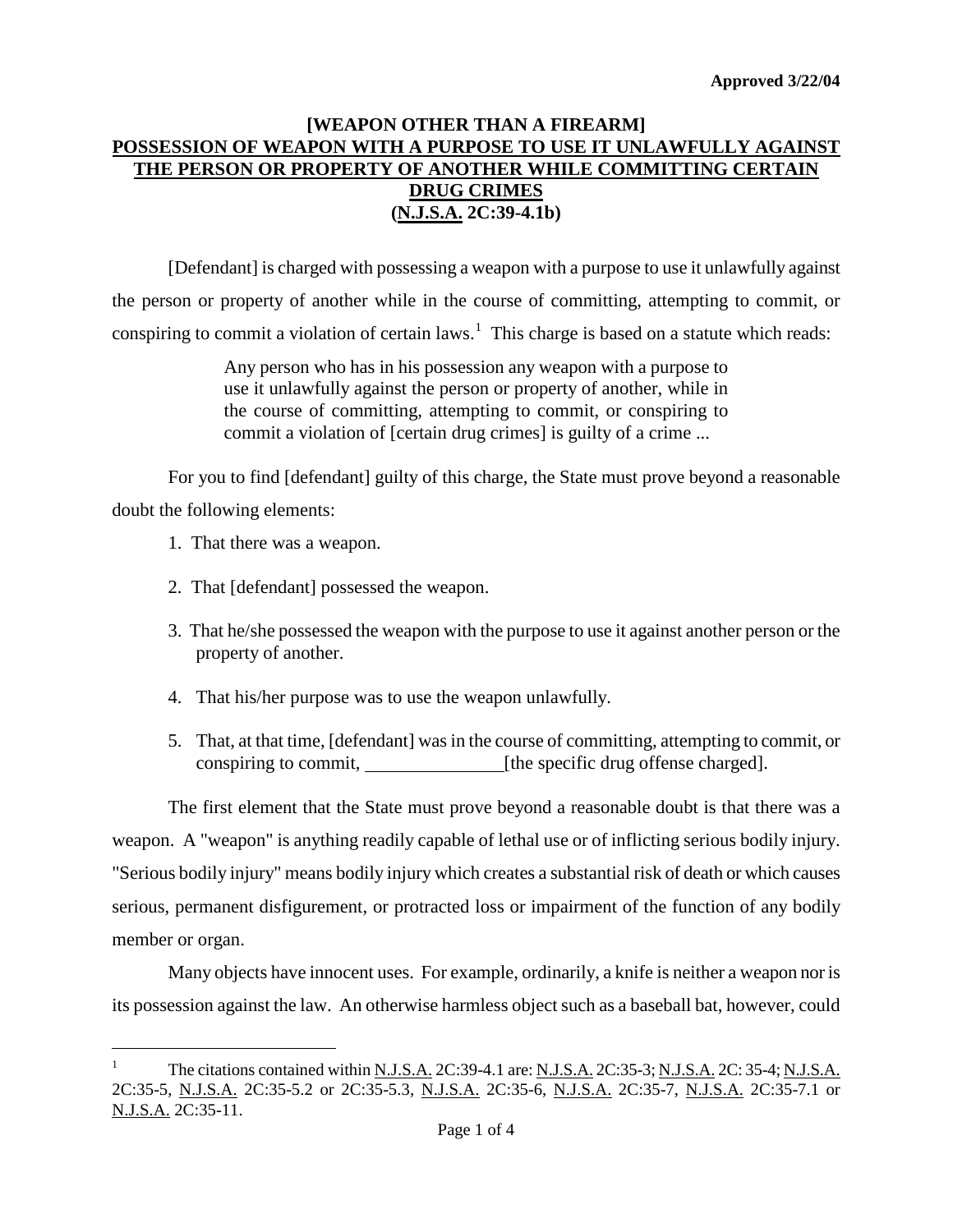### **[WEAPONS OTHER THAN A FIREARM] POSSESSION OF WEAPON WITH A PURPOSE TO USE IT UNLAWFULLYAGAINST THE PERSON OR PROPERTY OF ANOTHER WHILE COMMITTING CERTAIN DRUG CRIMES (N.J.S.A. 2C:39-4.1b)**

inflict serious bodily harm if used to strike another person. If the State establishes beyond a reasonable doubt that the object is capable of being used to inflict serious bodily injury, it may be considered a weapon.

The second element that the State must prove beyond a reasonable doubt is that [defendant] possessed the weapon. The word possess as used in criminal statutes signifies a knowing, intentional control of a designated thing, accompanied by a knowledge of its character. Therefore, [defendant] must have known or have been aware that he/she possessed the weapon, and he/she must have known that what he/she possessed was a weapon. The possession cannot merely be a passing control, fleeting or uncertain in its nature. So, to possess within the meaning of the law, [defendant] must have knowingly procured or received the weapon or must have been aware of his/her control of it for a sufficient period of time to have been able to relinquish control if he/she chose to do so. A person acts knowingly with respect to the nature of his/her conduct or the attendant circumstances if he/she is aware that his/her conduct is of that nature, or that such circumstances exist, or he/she is aware of the high probability of their existence. A person acts knowingly as to a result of his/her conduct if he/she is aware that it is practically certain that his/her conduct will cause such a result. Knowing, with knowledge, or equivalent terms have the same meaning.

Possession means a conscious, knowing possession. Someone may possess an object even though it was not physically on his/her person at the time if he/she had in fact at some time prior to his/her arrest control over it.

<span id="page-1-0"></span>Possession may be either actual or constructive. A person is in actual possession of an item if he/she knows what it is [that is, he/she has knowledge of its character] and knowingly has it on his/her person at a given time. Alternatively, possession may be constructive, instead of actual. Constructive possession is possession in which the person does not physically have the property, but although the property is not physically on his/her person, he/she is aware of the presence of the property and is able to and has the intention to exercise control over it. So, a person who, although not in actual possession, has knowledge of its character, and knowingly has both the power and the intention at a given time to exercise control over a thing, either directly or through another person or persons, is then in constructive possession of it.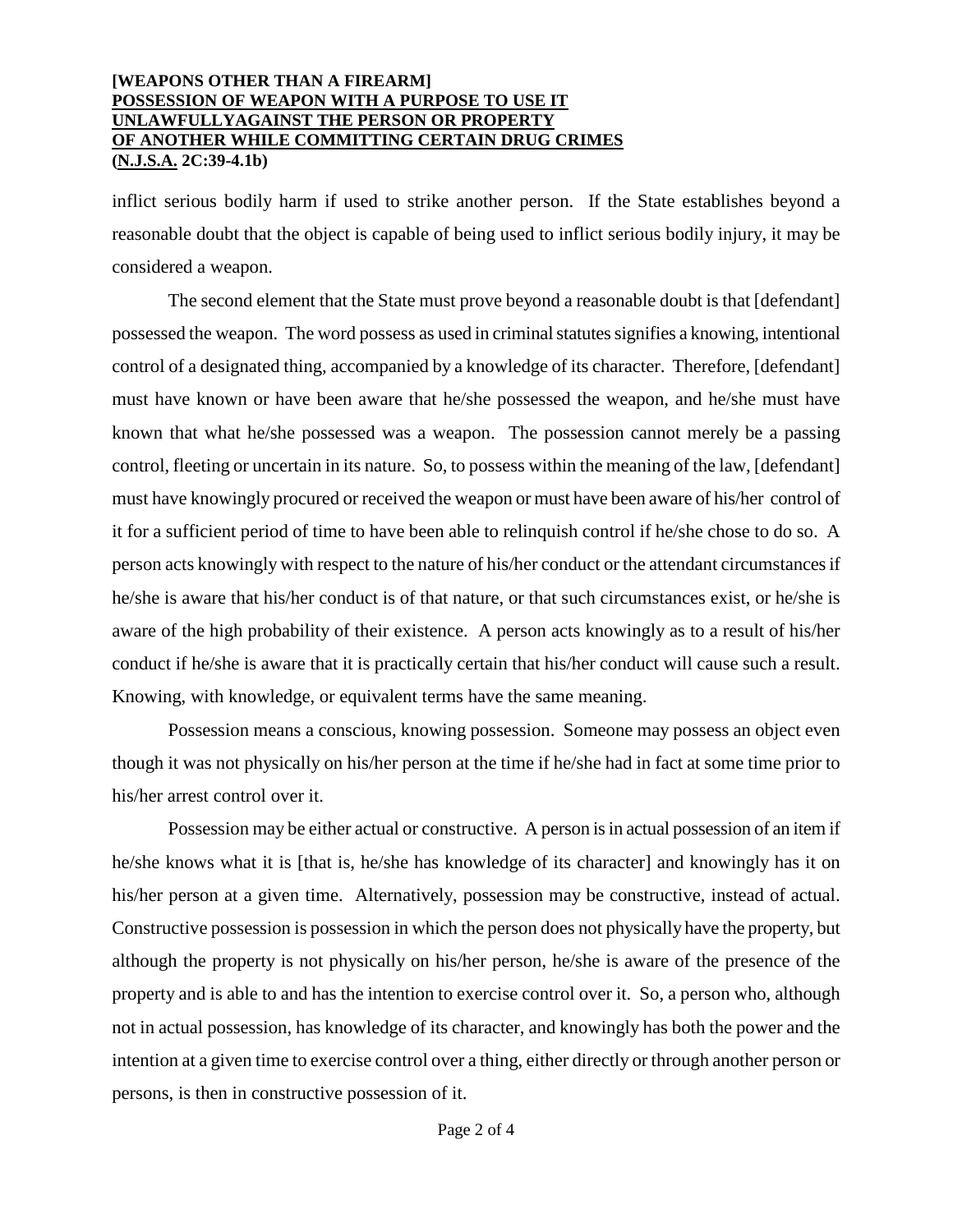### **[WEAPONS OTHER THAN A FIREARM] POSSESSION OF WEAPON WITH A PURPOSE TO USE IT UNLAWFULLYAGAINST THE PERSON OR PROPERTY OF ANOTHER WHILE COMMITTING CERTAIN DRUG CRIMES (N.J.S.A. 2C:39-4.1b)**

Similarly, possession can be either sole or joint. If one person alone has actual or constructive possession of a thing, possession is sole. If two or more persons share actual or constructive possession over a thing, they possess the thing jointly if they knowingly share control over it.

### **[If possession is in a motor vehicle: charge Model Jury Charge on Possession of Weapon, etc., in Motor Vehicle, per N.J.S.A. 2C:39-2].**

The third element that the State must prove beyond a reasonable doubt is that [defendant]'s purpose in possessing the weapon was to use it against another person or the property of another. Purpose, like knowledge or "knowing," is a condition of the mind. It cannot be seen. Often, a condition of the mind can only be determined by inferences from conduct, words or acts. In determining that purpose which existed at the time, you may consider that a person acts purposely with respect to the nature of his/her conduct or a result of his/her conduct if it is the person's conscious object to engage in conduct of that nature or to cause such a result. That is, a person acts purposely if he/she means to act in a certain way or to cause a certain result. A person acts purposely with respect to attendant circumstances if the person is aware of the existence of such circumstances or believes or hopes that they exist. So, one's purpose or conscious object to use the weapon against another person may be found to exist at any time he/she is in possession of the object and need not have been his/her original purpose in possessing the object.

"Purposely" refers to a condition of the mind. It cannot be seen. Often, it can be determined only by inferences drawn from a defendant's conduct, words or acts as presented in the evidence you have heard and seen. So, it is not necessary that the State produce a witness or witnesses to testify that an accused said, for example, that he/she acted purposely when he/she engaged in the conduct with which he/she is charged. You may find that proof of purpose has been furnished beyond a reasonable doubt by inferences which you may draw from the nature of the acts and the circumstances surrounding the conduct under investigation as you have heard from the evidence.

The fourth element that the State must prove beyond a reasonable doubt is that while [defendant] was committing, attempting to commit, or conspiring to commit [the specific drug crime], he/she had a purpose to use the weapon in a manner prohibited by law. This requires that